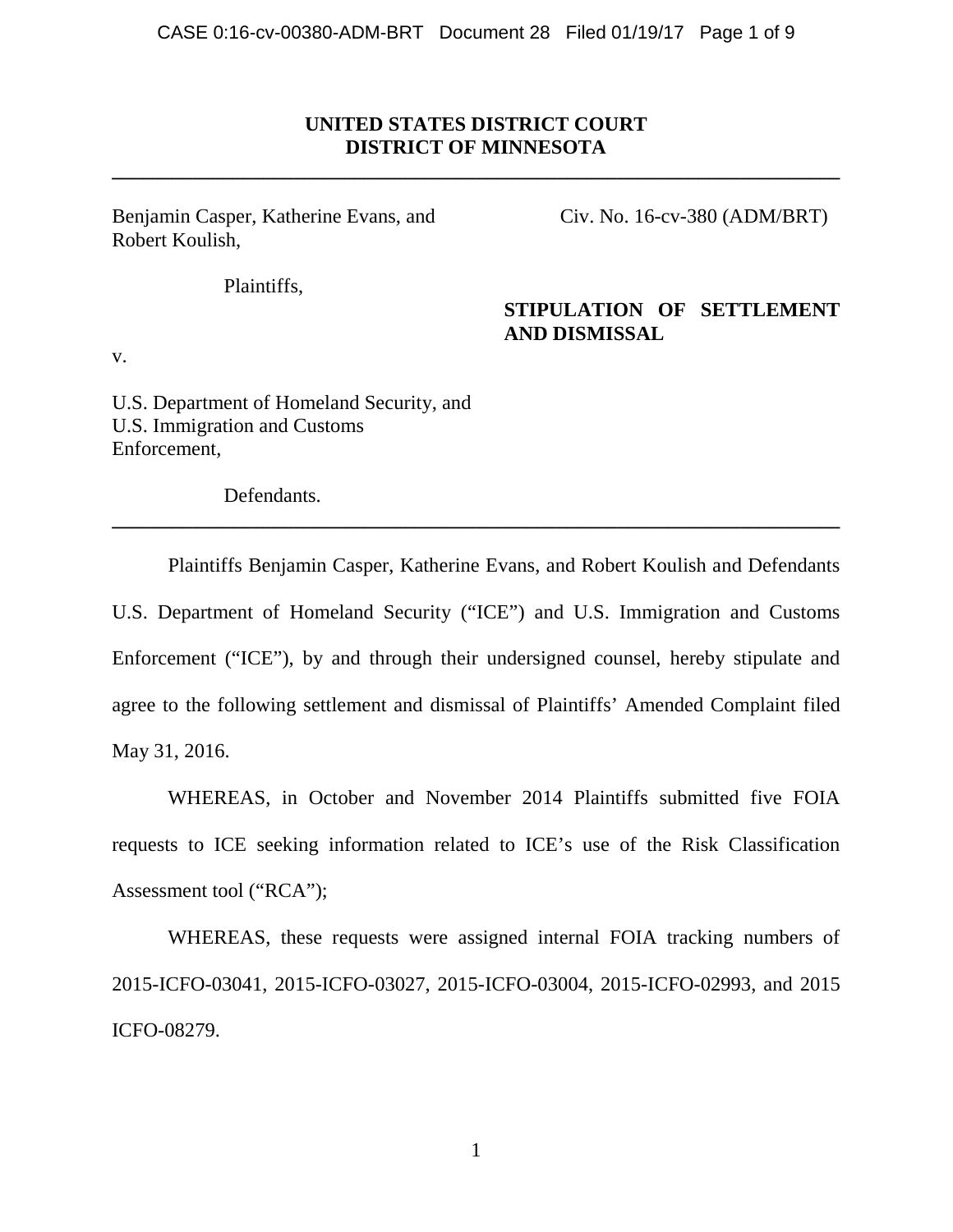### CASE 0:16-cv-00380-ADM-BRT Document 28 Filed 01/19/17 Page 2 of 9

WHEREAS, Plaintiffs were not satisfied by ICE's response to these FOIA requests;

WHEREAS, Plaintiffs sought administrative review but remained unsatisfied by ICE's response;

WHEREAS, on February 16, 2016, Plaintiffs filed the instant lawsuit against Defendants based on the first four requests, and Plaintiffs filed an Amended Complaint including claims based on all five FOIA requests on May 31, 2016;

WHEREAS, on August 30, 2016, Plaintiff Koulish submitted an additional FOIA request seeking certain RCA Detailed Summaries for the ICE Baltimore Field Office, No. 2016-ICFO-56008;

WHEREAS, the parties have agreed to resolve this litigation and the six FOIA requests referenced above on the following terms;

NOW THEREFORE,

The parties have agreed to a resolution of all claims in this lawsuit on the following terms:

1. **RCA Summaries**. In relation to FOIA requests 2015-ICFO-03004, 2015- ICFO-02993, and 2016-ICFO-56008, ICE will produce RCA Detailed Summaries as follows:

a. Updated RCA entry chart. ICE will provide counsel for Plaintiffs an updated RCA entry chart with approximately 1.4 million entries. The chart will contain the same data fields ICE previously produced in charts provided to Plaintiffs on December 11, 2015 in response to FOIA requests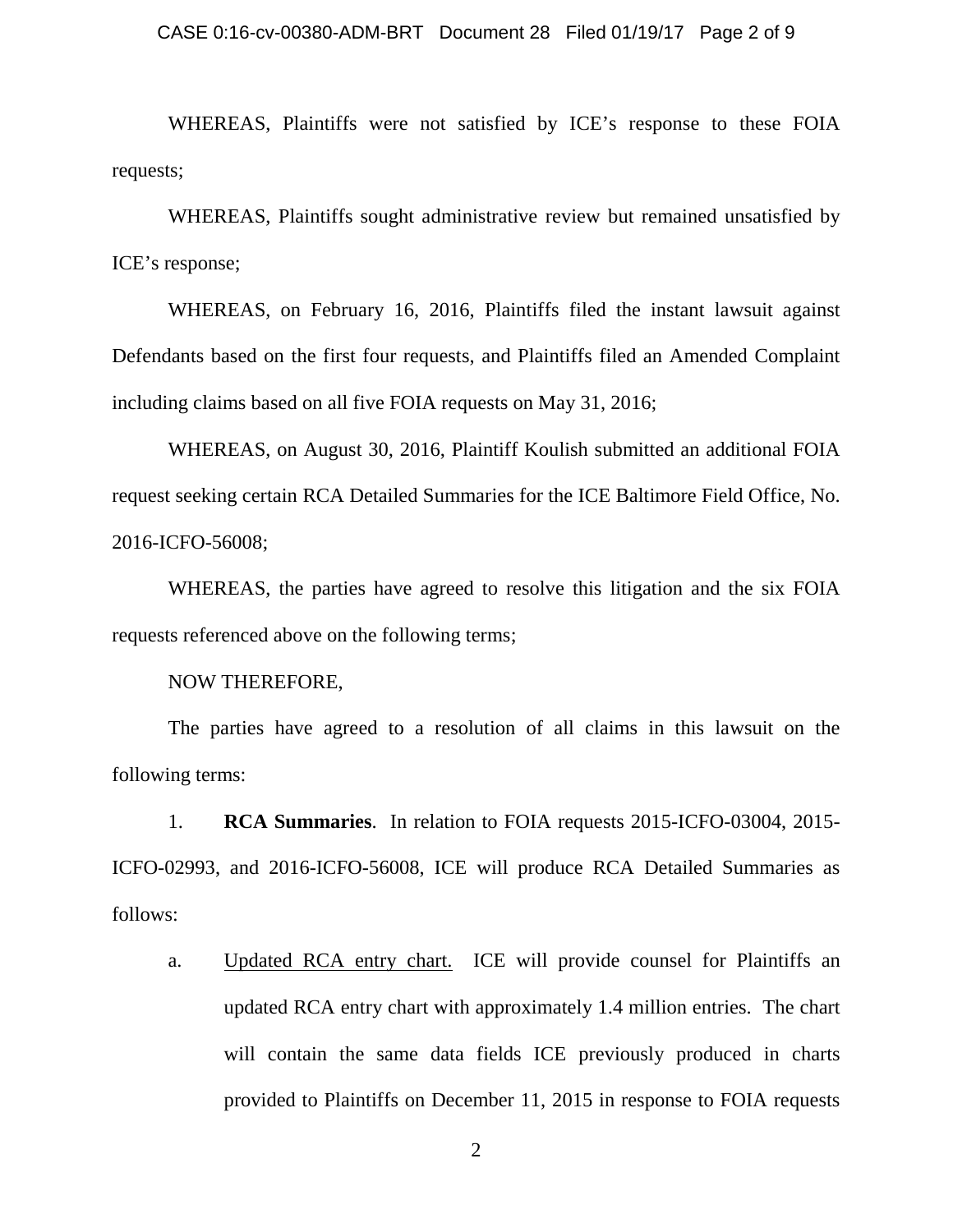2015-ICFO-03004 and 2015-ICFO-02993. ICE will provide the chart within two (2) weeks of execution of this Stipulation.

- b. Plaintiffs identify sample. Within 60 days of ICE's provision of the updated RCA entry chart, Plaintiffs will identify by the identification number ("ID#") on the chart a sample of 2,500 entries from the updated RCA entry chart, and provide the list of those entries to AUSA Ann Bildtsen, counsel for ICE.
- c. ICE provides RCA Detailed Summaries. ICE will generate RCA Detailed Summaries for the selected 2,500 entries redacted in accordance with the FOIA. These RCA Detailed Summaries will be generally consistent with the exemplar RCA Detailed Summary attached as Exhibit A to this Stipulation.
- d. Time. ICE will produce RCA Detailed Summaries on a rolling basis starting within 45 days of Plaintiffs' provision of the list of 2,500 entries to ICE. ICE will provide at least 250 summaries per month until it has produced all 2,500.
- 2. **RCA System and Training Documents**.
- a. Search and production of documents. In response to FOIA requests 2015- ICFO-03041, 2015-ICFO-03027, and 2015 ICFO-08279, ICE will undertake all reasonable efforts to locate and produce to Plaintiffs the most recent versions of the following documents or categories of documents if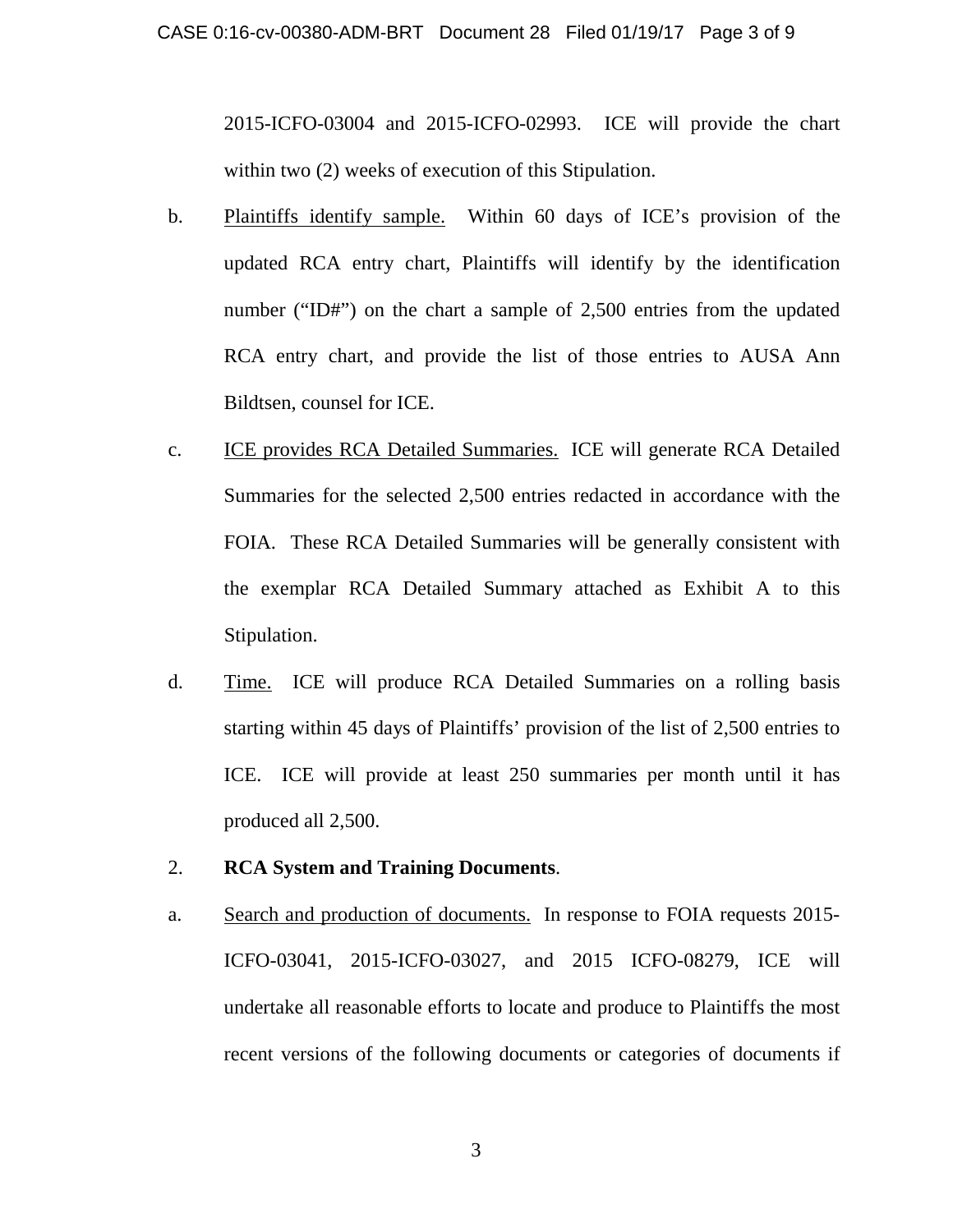they exist and are producible under the FOIA, even if prior versions of the

documents were previously produced to Plaintiffs:

- i. Updated versions of the RCA Intake Worksheet and Instructions
- ii. Special Vulnerabilities Additional Resources
- iii. RCA Executive Action Scoring Update
- iv. Command Center Job Aid
- v. Detainee Transfer Policy (also known as Intake Risk Assessment)
- vi. Job Aids for End Users (may be more than one set of job aids)
- vii. Additional Guidance issued with a 2/5/13 Lessons Learned document
- viii. Business Requirements for versions of the RCA after 1.0 (8/2011) and any other document modifying, revising or updating these business requirements even if not titled "Business Requirements." Item iii (RCA Executive Action Scoring Update) is an example of a change to the business rules.
- ix. Updated versions of the RCA Quick Reference Guide 3.0 (3/2013)
- x. Updated version of RCA Playbook 1.1 (9/2012)
- xi. U.S. ICE, Enforcement and Removal Operations, Land Enforcement Systems and Analysis, Risk Classification Assessment (RCA) Quick Reference Guide Versions 1.0 (5/2012) and earlier and later versions of this document (other than March 2013, which ICE already provided to Plaintiffs)
- xii. United States Department Homeland Security Scratch RCA sheet, revised 5/29/12, and any earlier or later versions of this document
- xiii. November 2012 PowerPoint entitled "Risk Classification Assessment (RCA) Phase III & IV Workflow Overview," and any earlier or later versions of this document
- xiv. November 2012 training PowerPoint entitled "Risk Classification Assessment POC and Training SME," and any earlier or later versions of this document (other than the May 2012 version ICE already produced to Plaintiffs).
- xv. Screenshots or other format to allow full viewing of a web-based training, also referred to as the Virtual University (VU) Training, produced to Plaintiffs, specifically the pages bates numbered: 54, 62, 63, 67, 71-73, 76, 77, 83, 84, 89, 90, 91, 106-08, 127, 128, 153, 175, and 186.
- b. Confirmation that certain documents do not exist.With regard to the

following documents or categories of documents, ICE has conducted a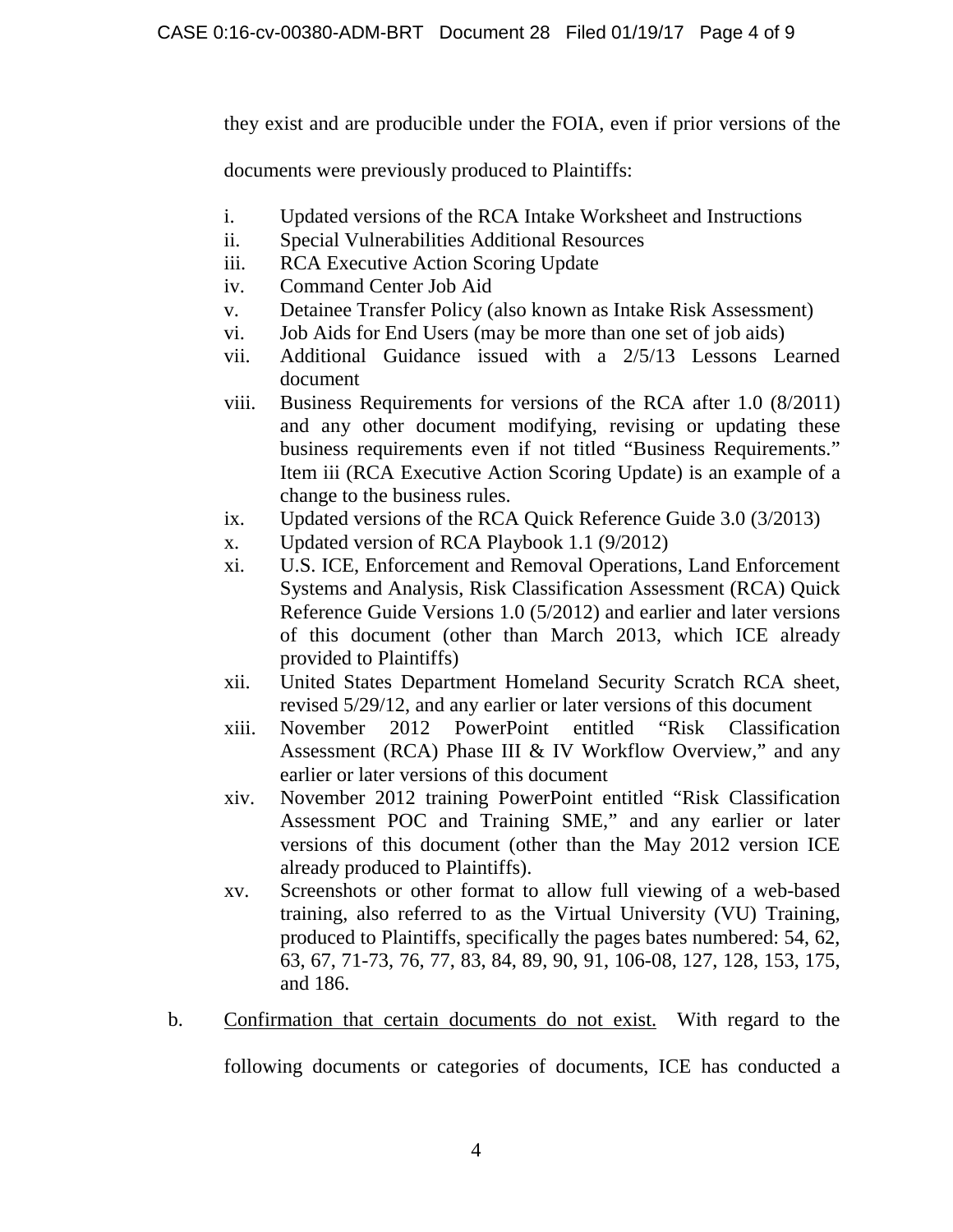search and does not believe it has any additional such documents other than the materials that have already been produced to Plaintiffs. ICE will conduct a follow-up search for any additional responsive documents and will produce any that it finds. In its production of documents that follows this Stipulation, ICE will provide a statement that either (1) the further search has been completed and no documents were found; or (2) additional documents in one or more of these categories were located and are being produced.

- i. Training, guidance, or protocols as to when an ICE Supervisor may reject the RCA recommendations;
- ii. Training, guidance, or protocols as to how an ICE officer enters information into the RCA that indicates whether a specific crime requires mandatory detention; and
- iii. Training, guidance, or protocols as to when information concerning a special vulnerability is communicated by RCA users to the detention facility and/or information concerning whether a special vulnerability identified by the detention facility is used to revise the RCA recommendations and decisions.
- c. Substantially similar document. If ICE locates a document that is substantially similar to the documents listed in sections 2(a) or 2(b) above but that does not identically match the description above, ICE will produce the substantially similar document if it is producible under the FOIA.
- d. Time. ICE will complete its search for and production of the documents listed above in paragraph 2(a) and 2(b) within 90 days of the execution of this Stipulation. If ICE is unable to meet this deadline it will contact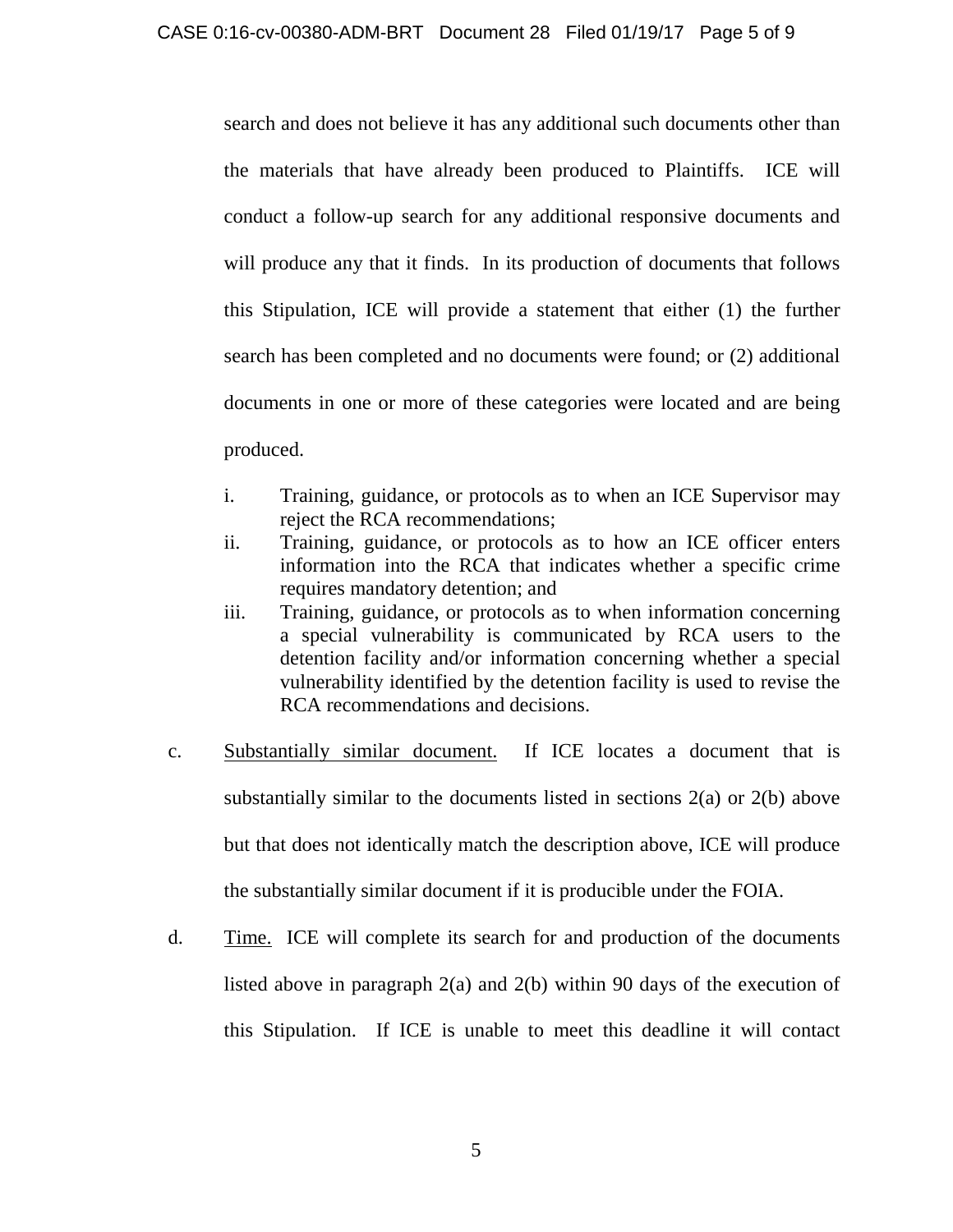### CASE 0:16-cv-00380-ADM-BRT Document 28 Filed 01/19/17 Page 6 of 9

Plaintiffs before the expiration of the 90 days and request a reasonable extension of no longer than 45 days.

- e. No modification of FOIA exemptions. By entering into this Stipulation, ICE does not waive any right to assert any FOIA defense or exemption.
- f. Redactions and withheld documents. ICE may redact or withhold the documents referenced above pursuant to a FOIA exemption. If a document has been withheld in its entirety, ICE will either produce that document with every page fully redacted but with the title of the document unredacted, or will provide a list of the document titles for fully-withheld documents.
- g. Procedure for challenging redactions and/or withholdings. Within 30 days of the final production of the documents referenced in this paragraph 2, Plaintiffs will notify Defendants of any pages or documents it seeks to challenge. ICE will provide a Vaughn index for such pages or documents within 45 days. The parties and litigation counsel will then meet and confer in an attempt to resolve any remaining disputes. If Plaintiffs remain unsatisfied, they may request an administrative review of any disputed redaction or withholding by different ICE personnel than those who made the initial determination. If a dispute remains after the administrative review, or if the administrative review is not completed in the time allotted by statute, Plaintiffs may challenge the redaction or withholding by seeking to enforce this Stipulation in the U.S. District Court of the District of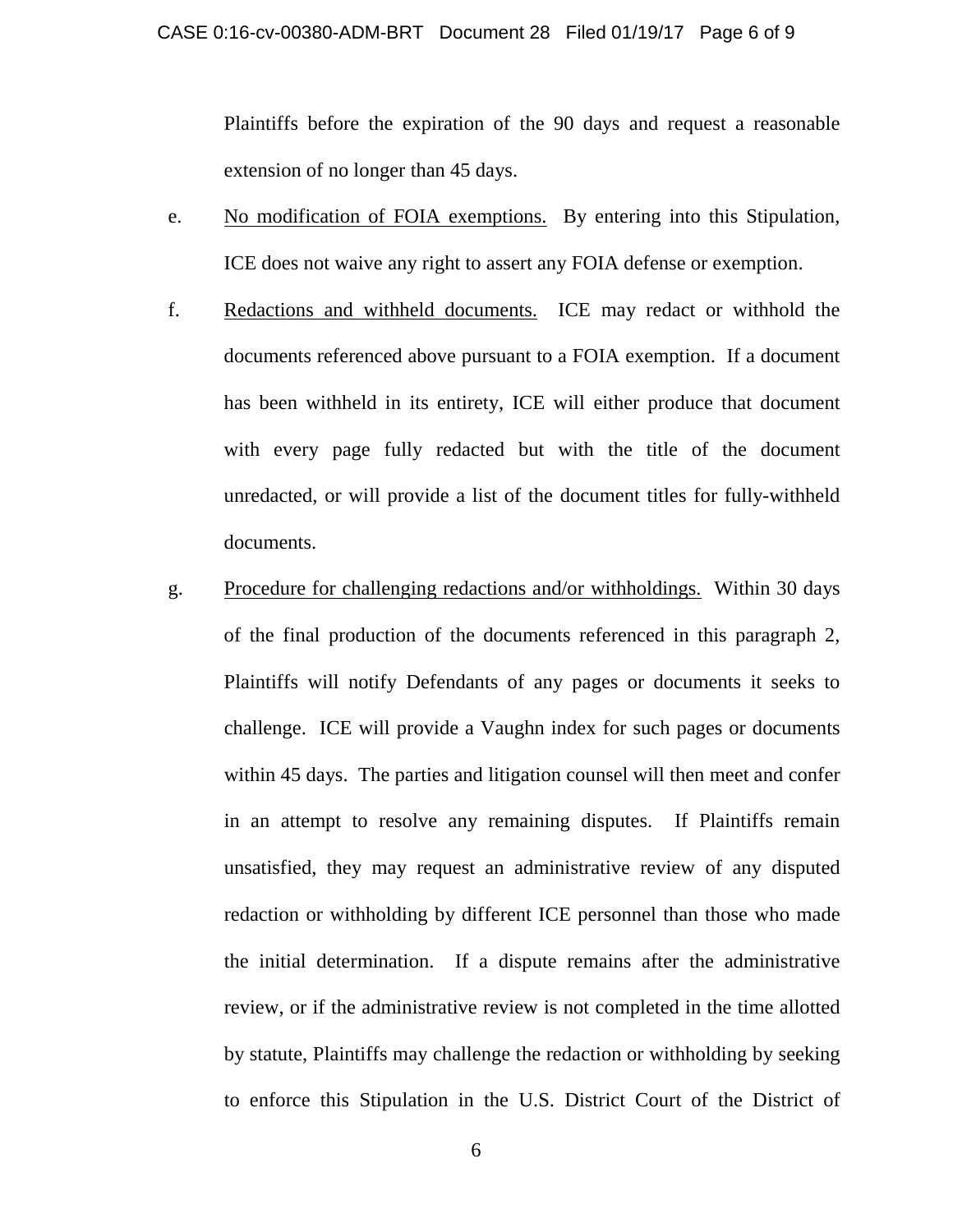### CASE 0:16-cv-00380-ADM-BRT Document 28 Filed 01/19/17 Page 7 of 9

Minnesota. The standard of review for any such challenge under this Stipulation is whether the FOIA allows the redaction or withholding.

3. Fees. Each party agrees to release the other from any other liability for costs and attorney's fees incurred through the date of this Stipulation, and for all fees ICE could have charged for searches executed and records produced pursuant to this Stipulation. Plaintiffs reserve the right to seek costs and attorney's fees for future litigation costs, including time spent enforcing this Stipulation and litigating claimed exemptions. Plaintiffs will not seek costs or attorney's fees for future non-litigation activities, such as reviewing records produced or conferring with Defendants.

4. Release of claims and dismissal of the action with prejudice. The parties agree that this Stipulation resolves the five FOIA requests specified in the First Amended Complaint, and Plaintiff Koulish's subsequent FOIA request dated August 30, 2016 for RCA summaries from the Baltimore field office. In exchange for Defendants' agreement to the terms of this Stipulation, Plaintiffs release all claims against Defendants, its successors, the United States of America, and any United States department or agency that Plaintiffs asserted or could have asserted in this litigation or which arise out of any of the matters alleged in the Amended Complaint with regard to the six FOIA requests encompassed by this Stipulation, except to the extent provided for in this Stipulation.

Plaintiffs hereby dismiss with prejudice the Amended Complaint under Fed. R. Civ. P.  $41(a)(2)$ . Upon the execution of this Stipulation, the parties will file the Stipulation in this action and provide to the Court the proposed order attached to this

7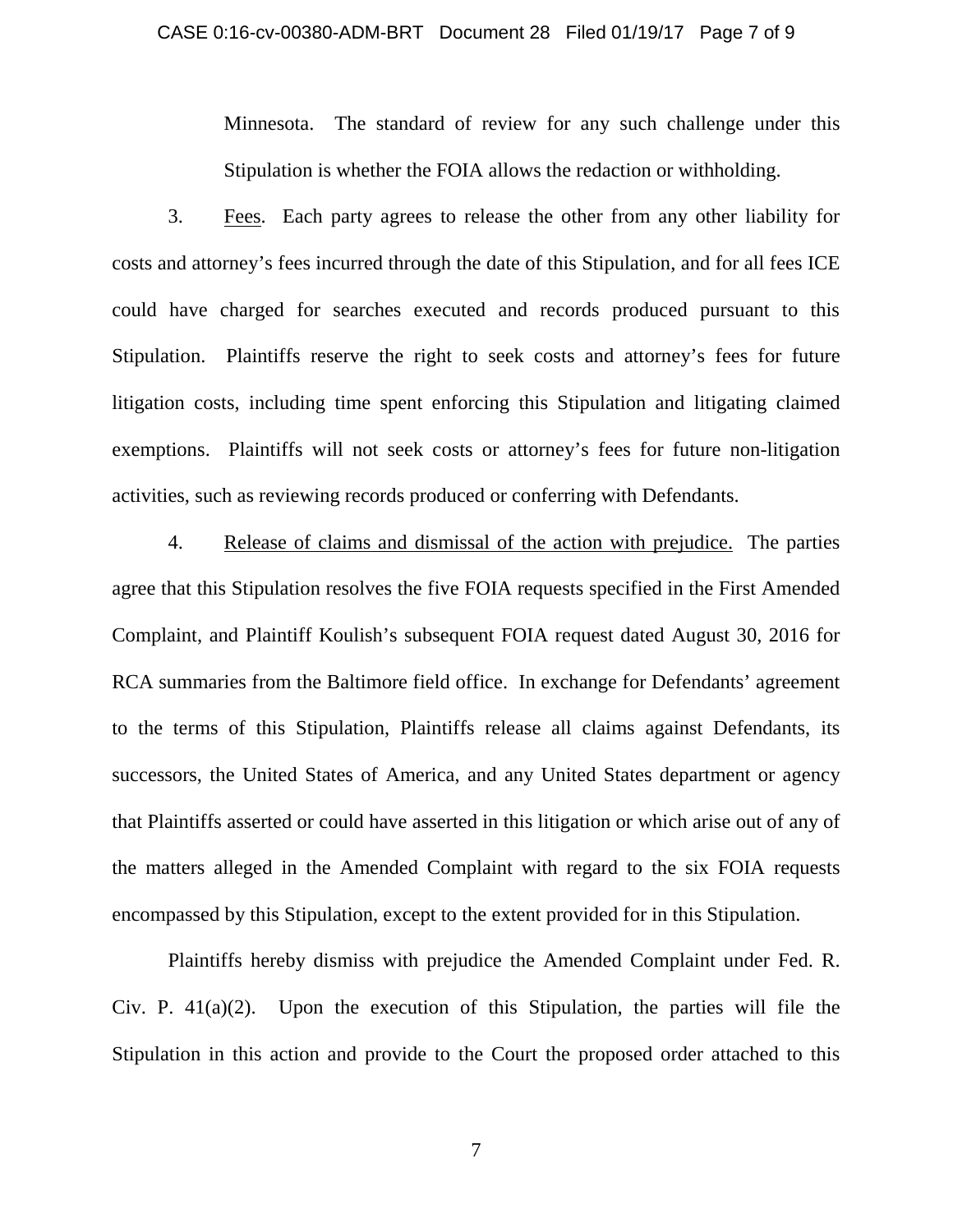### CASE 0:16-cv-00380-ADM-BRT Document 28 Filed 01/19/17 Page 8 of 9

Stipulation as Exhibit B. The dismissal of the Amended Complaint will be effective upon the Court's entry of the proposed Order.

5. Binding. The parties hereby declare that they have voluntarily entered into this Stipulation in good faith, have read and fully understand the entire Stipulation, and consider it to be a fair and reasonable agreement. The parties hereby declare further that the undersigned counsel are fully authorized to enter into this Stipulation on behalf of their respective clients. This Stipulation shall be binding upon and inure to the benefit of the parties hereto and their respective predecessors, successors, agents, and assigns.

6. Counterparts. The parties may execute this Stipulation in counterparts, each of which constitutes an original and all of which constitute one and the same Stipulation. Facsimiles and pdf versions of signatures shall constitute acceptable, binding signatures for purposes of this Stipulation.

7. Court's jurisdiction to enforce Stipulation. The parties agree that the Court will retain jurisdiction to adjudicate any dispute arising out of, relating to, or alleging a breach of this Stipulation.

8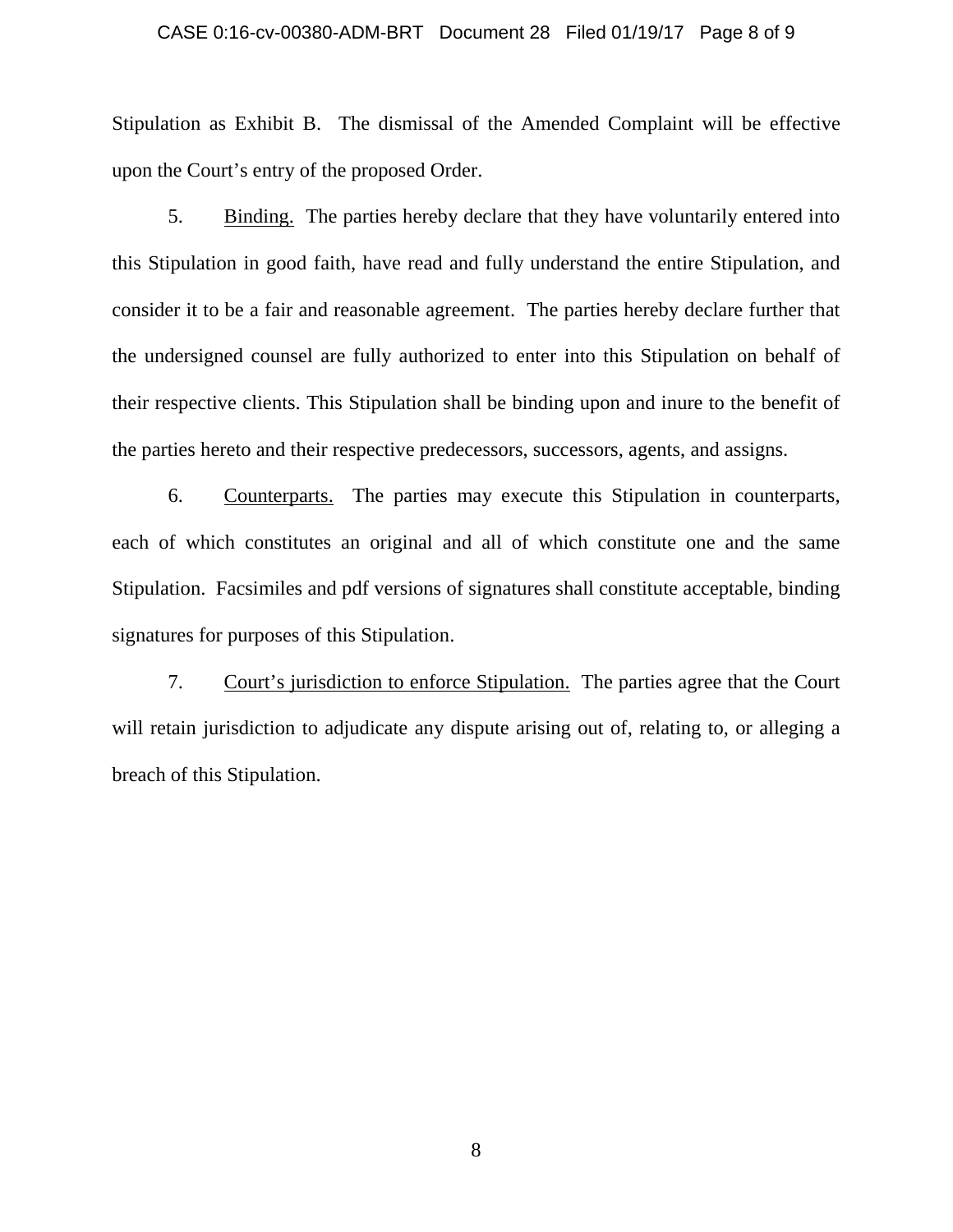## IT IS SO STIPULATED:

## DORSEY & WHITNEY LLP

Dated: January 19, 2017

By s/ Shannon L. Bjorklund Michelle Grant (#0311170) grant.michelle@dorsey.com Colin Wicker (#0340030) wicker.colin@dorsey.com Shannon L. Bjorklund (#0389932) bjorklund.shannon@dorsey.com Emily E. Mawer (#0396329) mawer.emily@dorsey.com 50 South Sixth Street, Suite 1500 Minneapolis, MN 55402-1498 Telephone: (612) 340-2600 Facsimile: (612) 340-2868

*Attorneys for Plaintiffs*

ANDREW M. LUGER UNITED STATES ATTORNEY

By s/ Ann M. Bildtsen ANN M. BILDTSEN (#271494) Assistant United States Attorney ann.bildtsen@usdoj.gov 600 United States Courthouse 300 South Fourth Street Minneapolis, MN 55415 Telephone: (612) 664-5600

*Attorneys for Defendants*

Dated: January 19, 2017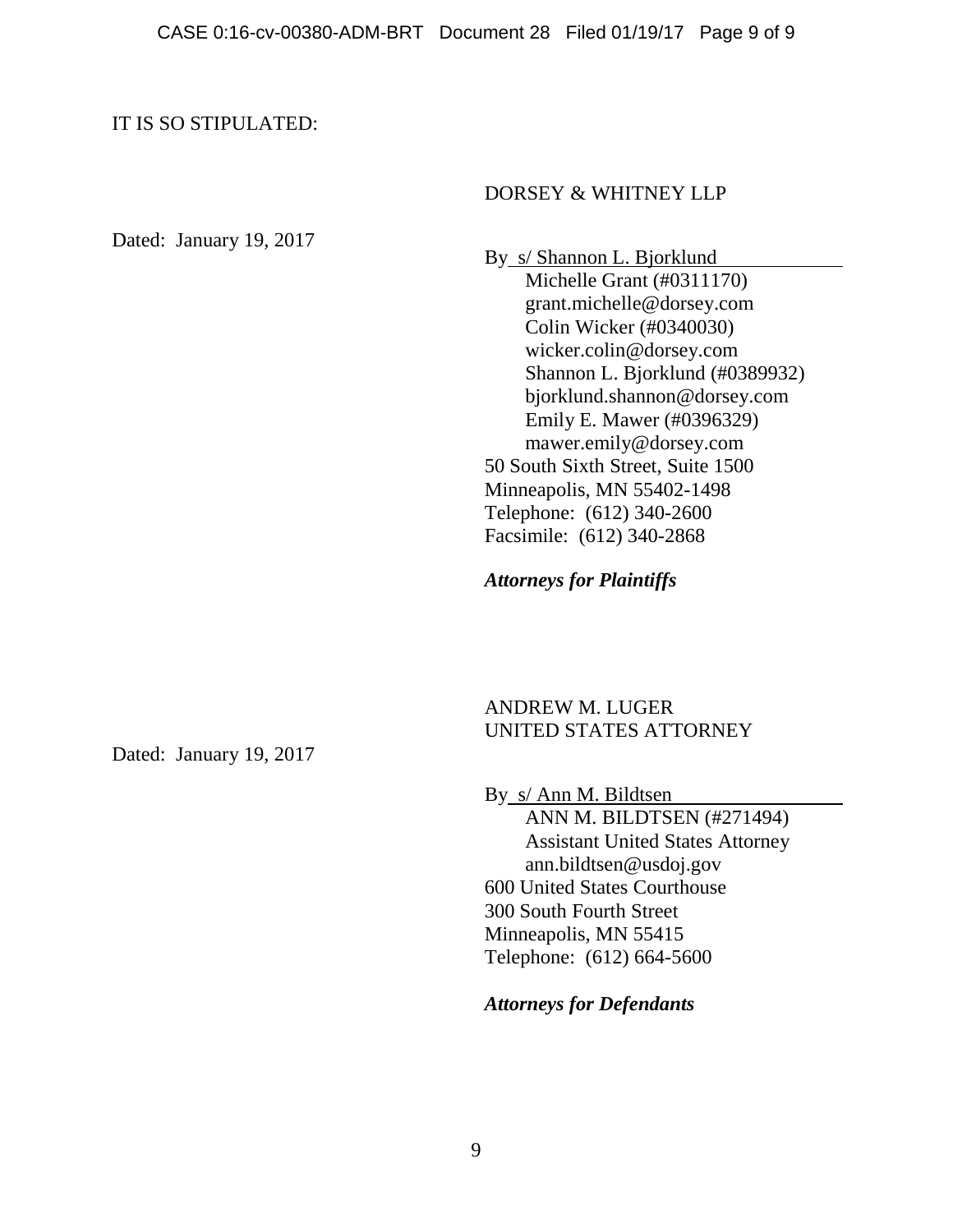CASE 0:16-cv-00380-ADM-BRT Document 28-1 Filed 01/19/17 Page 1 of 5

# **Exhibit A**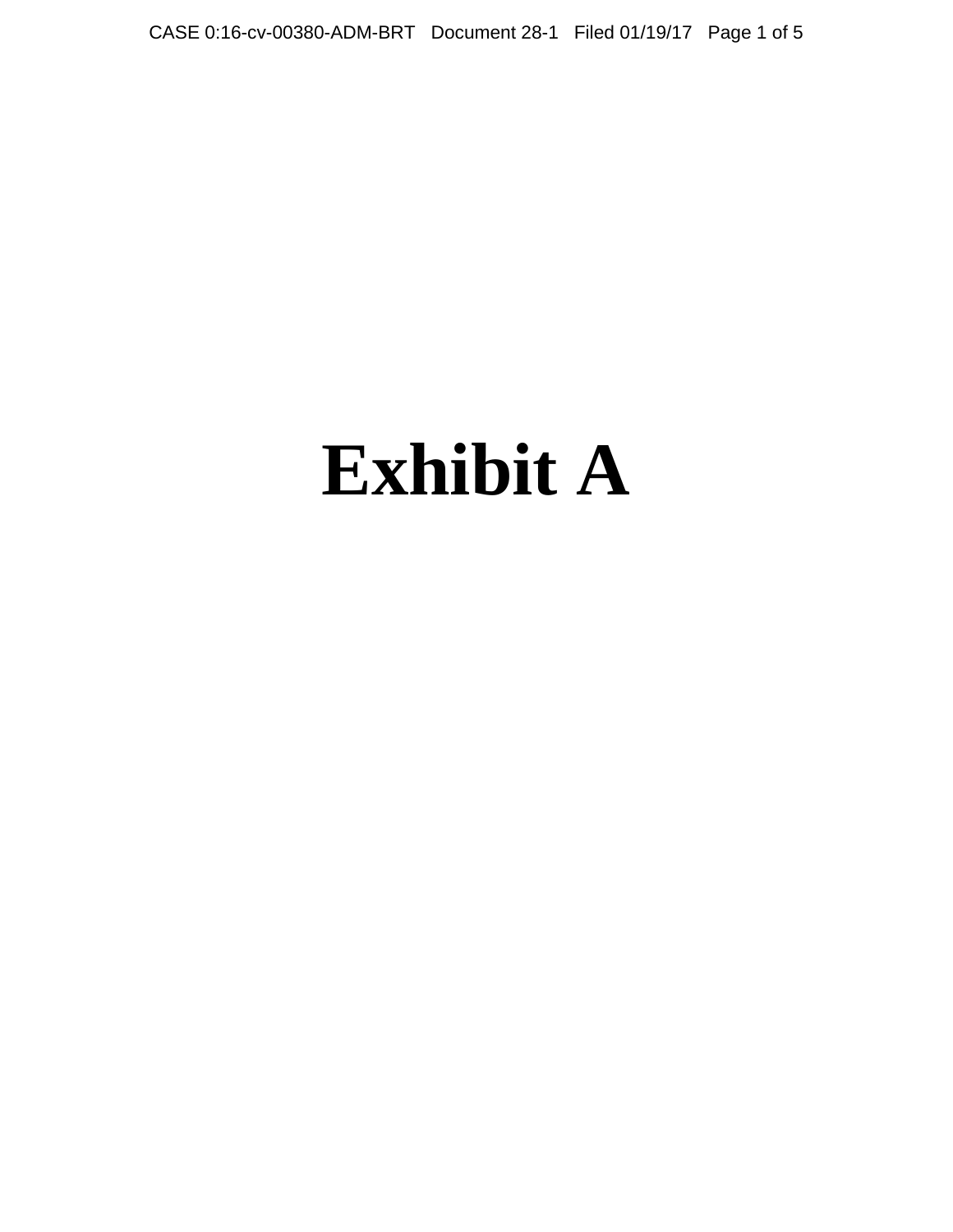

**Risk Classification Assessment Detailed Summary (point-in-time)** United States Department of Homeland Security Immigration & Customs Enforcement ENFORCEMENT AND REMOVAL OPERATIONS

| Sex: M DOB:<br>Person ID:                                     | 1993 Current Age: 23 COB: ELSAL COC: ELSAL    |                                        |
|---------------------------------------------------------------|-----------------------------------------------|----------------------------------------|
| Subject ID: 346322259 Processing Disposition: Bag and Baggage |                                               |                                        |
| Case #:                                                       | Case Category: 8C Docket: WCD - Closed Docket |                                        |
| Status as of 07/01/2013 1516 : Inactive (archived)            |                                               |                                        |
| Initialized On: 07/01/2013                                    | Man Det Stat/Alleg: N/A                       | Custody Decision: Detained by the      |
| Last Decision Date: 07/01/2013                                | Risk to Public Safety: Medium                 | <b>Department of Homeland Security</b> |
| Special Vulnerabilities: None                                 | Risk of Flight: High                          | Custody Classification: High           |
|                                                               |                                               |                                        |

#### **Recommendations and Decision Results as of 07/01/2013 1516**  08/19/2013 1152 **Assessment Inactive (Archived)** *Rec: EARM Case Closed* **N/A N/A N/A N/A N/A N/A N/A** N/A 07/01/2013 1516 Custody Classification Level Decision High High NIA None Medium High 07/01/2013 1457 Submitted for Custody Classification Supervisory Approval **Rec: High** High None Medium High 07/01/2013 1440 Detain / Release Decision Detained by the Department of Homeland Security N/A None Medium High 07/01/2013 1342 Submitted for Detain/Release Supervisory Approval *Rec: Detained by the Department of Homeland Security* N/A None Medium High 07/01/2013 1338 Risk Classification Assessment Initiated N/A N/A N/A N/A N/A N **Date / Time Decision** *Recommendation(Rec.)/Decision Outcome* **Man Det Stat/Alleg Special Vulner. Risk to Public Safety Risk of Decision By**

#### **Special Vulnerabilities as of 07/01/2013 1516**

| Special Vulnerabilities as of 07/01/2013 1516                                   |         |                    |  |  |
|---------------------------------------------------------------------------------|---------|--------------------|--|--|
| <b>Added On</b>                                                                 | Added i | <b>Description</b> |  |  |
| 07/01/2013 1338                                                                 |         | None               |  |  |
| the contract of the contract of the contract of the contract of the contract of |         |                    |  |  |

Additional information relevant to the users observations and assessment:

 $\vert_{N/\Delta}$ 

*The values above represent all special vulnerabilities that existed on the assessment as of 07/01/2013 1516 .* 

#### **Mandatory Detention per Statutes and Allegations as of 07/01/2013 1516**

| <b>Evaluation Criteria</b>                                                                                                             | <b>Outcome</b>                |
|----------------------------------------------------------------------------------------------------------------------------------------|-------------------------------|
| Is the alien subject to mandatory detention based on statutes and allegations?                                                         | N/A                           |
| Is the alien's case in a final order of removal status?                                                                                | Yes (Final Order: 02/02/2009) |
| Is the final order date within 90 days of the current date?                                                                            | No                            |
| If the final order date is outside 90 days of the current date, is the alien's removal likely in the reasonably foreseeable<br>future? | Yes                           |
| Is the alien a re-entry after a previous removal order (executed Final Order)?                                                         | No                            |

*The values above represent the results of the mandatory detention per statutes and allegations and all case status checks on the assessment as of 07/01/2013 1516 .* 

#### **\* The table below lists all INA charges that have been added to the arrest record (encounter associated with the risk classification assessment).**

|            |         | ≅¤uor.                                                         |
|------------|---------|----------------------------------------------------------------|
| 05/27/2008 | 212a6Ai | $\cdot$ (PWAs)<br>I OR PAROLE<br>. .<br>۱۷ لارې کړې<br>וועוכור |

Indicates an INA charge that will flag the alien as mandatory detention per statutes and allegations.

#### **Risk to Public Safety as of 07/01/2013 1516**

| <b>Criminal Record Evaluation Criteria</b>                                                 | <b>Outcome</b>                                           |
|--------------------------------------------------------------------------------------------|----------------------------------------------------------|
| Severity of pending charges or convictions associated with the ICE encounter.              | Increased risk to public safety - Highest Severity *(a)  |
| Number of special public safety factors (such as DUI) (excluding those used above).        | No relevant criminal history *(b)                        |
| Single most serious conviction remaining in criminal history (excluding those used above). | Increased risk to public safety - Moderate Severity *(c) |
| Number of felony / misdemeanor convictions remaining (excluding those used above).         | No relevant criminal history *(d)                        |
| History/Pattern of Violence (excluding those used above).                                  | No relevant criminal history. Minimum Threshold: 2 *(e)  |

#### **The table below lists all criminal charges and convictions used in the criminal record checks described above.**

|        | Date Added | <b>NCIC</b> | <b>Description</b>     | <b>Offense Severity</b> | <b>Charge Date</b> | <b>Conviction Date</b> | <b>Disposition</b> | <b>Sentence Length</b> |
|--------|------------|-------------|------------------------|-------------------------|--------------------|------------------------|--------------------|------------------------|
| $*(a)$ | 05/02/2013 | 1103        | Rape - Strongarm       | Highest                 | 05/02/2013         |                        | Pendina            | Oy Om Od               |
| N/A    | 05/02/2013 | 1399        | Assault                | High                    | 05/02/2013         |                        | Pending            | Ov 0m 0d               |
| N/A    | 05/02/2013 | 3562        | Mariiuana - Possession | Moderate                | 03/07/2012         |                        | Pendina            | Ov 0m 0d               |
| $*(c)$ | 06/28/2013 | 3699        | Sex Offense            | Moderate                | 05/02/2013         | 06/27/2013             | Convicted          | 8y 0m 0d               |

\*(a) Indicates a conviction used to score the severity of crimes associated with the ICE encounter check (if applicable).

\*(b) Indicates convictions used to score the number of special public safety factors check (if applicable).<br>\*(c) Indicates the single conviction used to score the single remaining most serious conviction check (if applicab

| <b>Other Public Safety Factors Evaluation Criteria</b>   | <b>Outcome</b>    |
|----------------------------------------------------------|-------------------|
| Type of open wants / warrants.                           | None              |
|                                                          |                   |
| Disciplinary Infraction Information Evaluation Oritorial | n <sub>time</sub> |

**Risk to Public Safety: Medium**